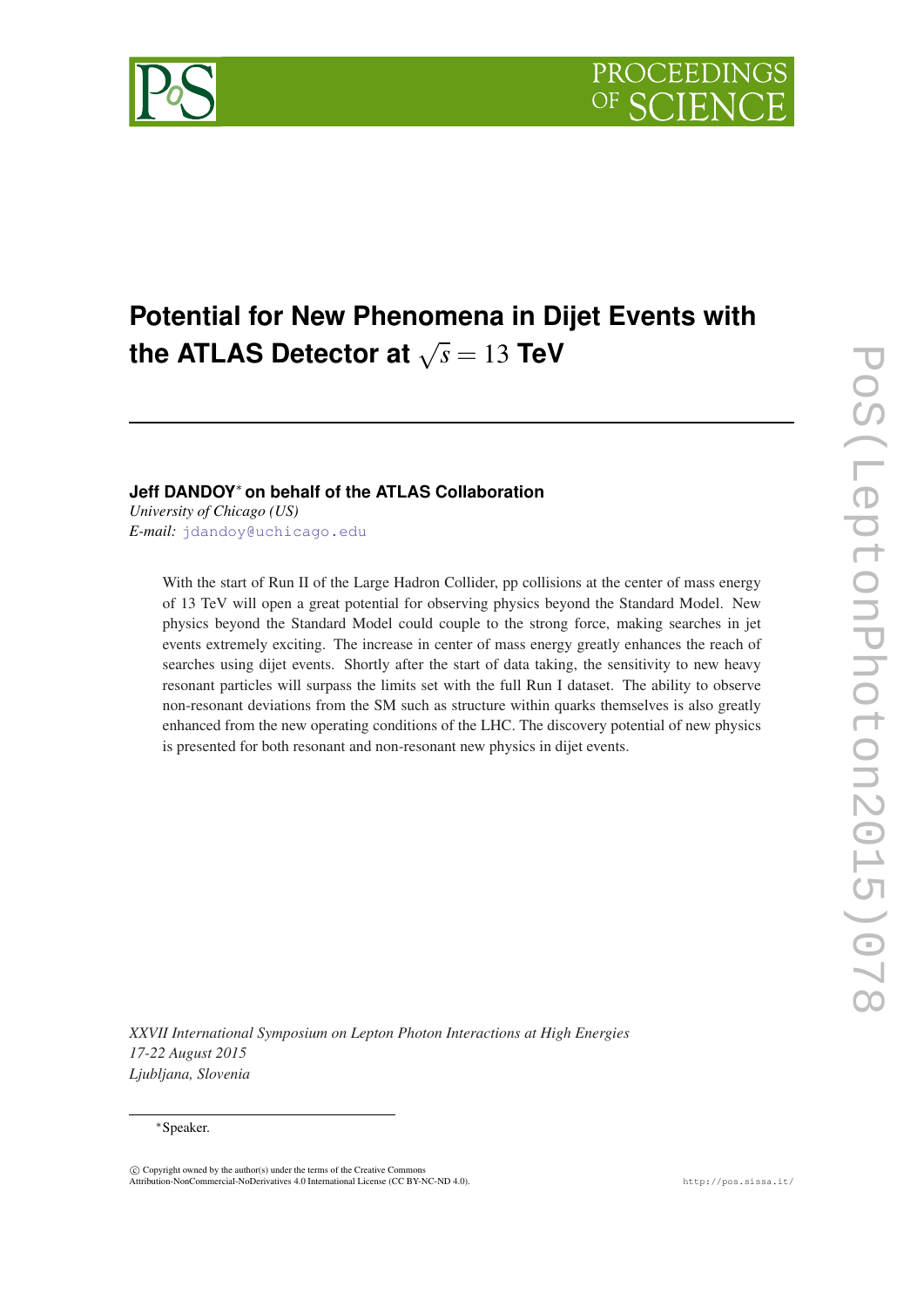#### 1. Motivation

As the Large Hadron Collider (LHC) enters a new energy frontier at  $\sqrt{s} = 13$  TeV a natural place to look for beyond the Standard Model (BSM) physics is in the dijet channel. Many BSM models predict new particles which interact through the strong force and may dominantly decay into jets. The cross section for many BSM models may also rise significantly with increases in center of mass energy, requiring only a relatively small amount of luminosity before deviations from the Standard Model (SM) can be seen. New physics could take the form of resonances from phenomena such as quantum black holes (QBH) to previously unseen quark excitations  $(q^*)^1$ . Nonresonant discrepancies with the Standard Model could also arise through new interactions beyond our energy scale  $\Lambda$ , such as contact interactions.

Previous searches with the ATLAS detector [\[1\]](#page-3-0) at <sup>√</sup> *s* = 7−8 TeV did not reveal any deviations from the SM. The strategies used by these analyses remain valid and can quickly be updated for the new energy frontier. The dijet resonance search [[2](#page-3-0)] looks for any unexpected bumps in the smooth quantum chromodynamics (QCD) dijet mass  $(m_{ij})$  spectrum. The dijet angular search [[3](#page-3-0)] looks for any unexpected features in the opening angles of the dijet system. The SM predicts the QCD background to be dominated by t-channel processes, leading to more forward jets (more parallel to the beamline) than central jets (transverse to the beamline). Any excess of dijet events in the central region of the detector could point to BSM physics.

#### 2. Analysis

The dijet resonance and angular analyses focus on two distinct observables:  $m_{ij}$  vs.  $\chi$ *e*<sup>|y<sub>1</sub>−y<sub>2</sub>| 2</sub>. Yet they are also complementary as both observables can be sensitive to the same models,</sup> and any new physics found in one analysis can be cross checked in the other. Both share much of the same phase space of dijet events, requiring unprescaled single jet triggers with an efficiency selection on the leading jet of  $p_T > 410$  GeV. The most central events are selected in the resonance analysis, with  $y^* = \frac{y_1 - y_2}{2}$  < 0.6. This selection is relaxed to 1.7 for the angular analysis to allow for QCD dominant control regions at large  $\chi$ . In the angular analysis  $m_{ij}$  is required to be greater than 2.5 TeV, while this is relaxed to 1.1 TeV for the resonance analysis to populate QCD only control regions at low *mj j*.

The resonance analysis uses a data-driven estimation of the dominant QCD background. The data is fit with a traditional function that is insensitive to narrow resonances:

$$
f(x) = p_1(1-x)^{p_2} x^{p_3 + p_4 \ln x + p_5(\ln x)^2}
$$
\n(2.1)

where x is defined as:

$$
x = \frac{m_{jj}}{\sqrt{s}}\tag{2.2}
$$

with  $p_4$  and  $p_5$  initially set to zero. This ad-hoc fit function has been found to accurately describe the  $m_{ij}$  spectrum over various center of mass energies. The number of parameters required in the background estimation function is sensitive to the luminosity collected, and an unbiased procedure

<sup>&</sup>lt;sup>1</sup>For further information on models see Refs  $[2]-[3]$  $[2]-[3]$  $[2]-[3]$  $[2]-[3]$ 

 $2y_i$  is the rapidity of the *i*<sup>th</sup> jet, where  $y = \frac{1}{2} \ln \frac{(E + p_z)}{(E - p_z)}$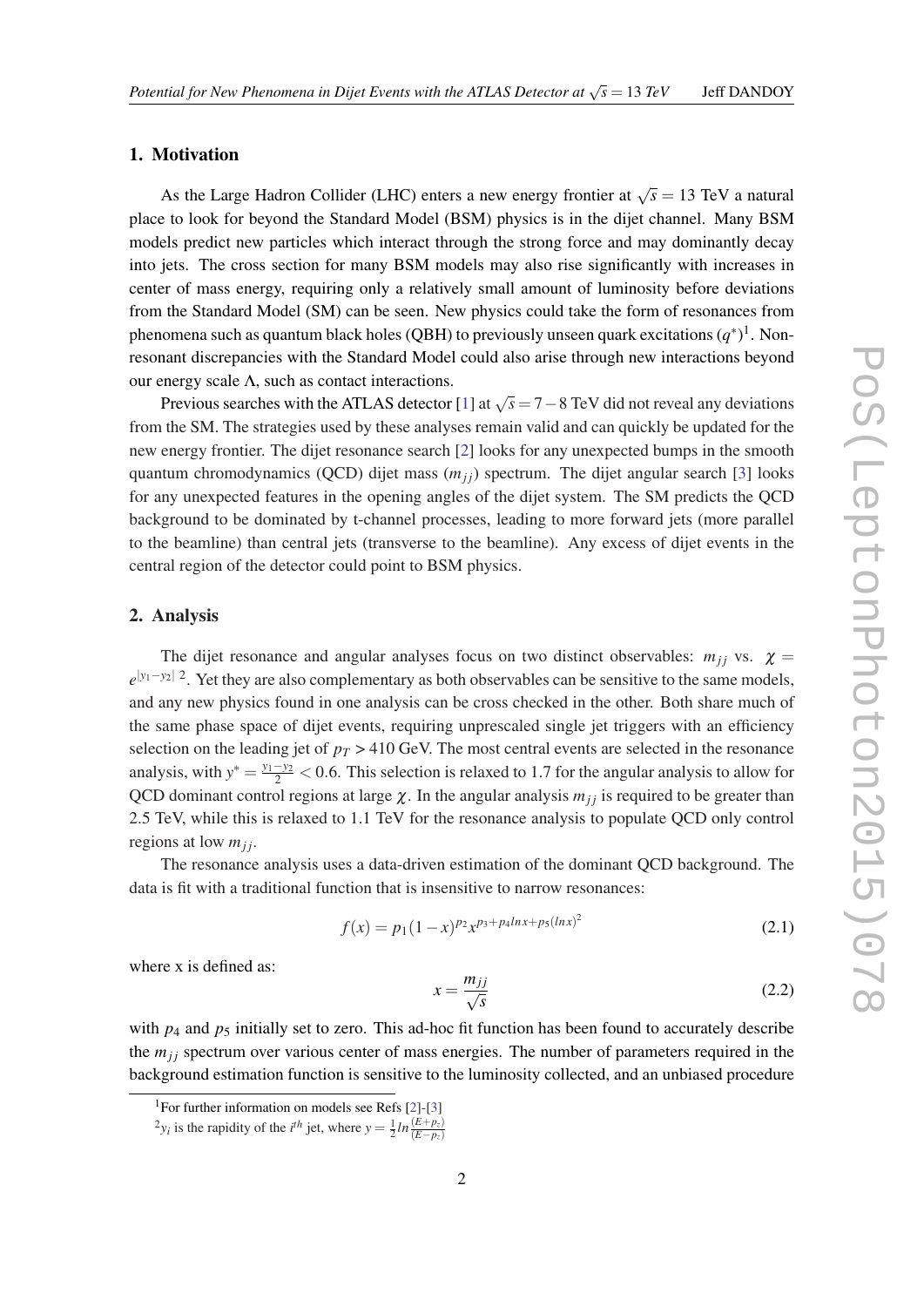has been developed to test the goodness of fit using Wilks's p-value [\[4\]](#page-3-0). Bumphunter [\[5\]](#page-3-0) is used to find the most discrepant region in data with respect to the background estimation (Fig 1a), taking into consideration the look-elsewhere effect [[6](#page-3-0)].



Figure 1: Dijet mass spectrum of the 8 TeV resonance analysis (a), showing a 4 parameter back-ground estimation and potential excited quark signals [\[2\]](#page-3-0).  $\chi$  spectrums (b) in several  $m_{ij}$  binnings for the 8 TeV angular analysis [\[3\]](#page-3-0). The potential signal shape from contact interactions is shown for the  $m_{ij} > 3.2$  TeV bin.

QCD is expected to be fairly flat in  $\chi$  while any new physics would appear as a rise at low χ. The χ variable is explored in several  $m_{ij}$  binnings, from low mass where new physics is already excluded to higher masses (Fig 1b). In the angular analysis the dominant QCD background shape is modeled with Pythia8 Monte Carlo corrected for NLO QCD and electroweak effects. The background normalization is set to match the data integral in each  $m_{jj}$  bin.

### 3. Search Potential

Predictions of the early search potential of the resonance analysis [[7](#page-4-0)] was made using 14 TeV Monte Carlo. Excited quark and QBH models were used to provide sensitivity estimates, though the analysis is model independent and limits are ultimately provided for generic gaussian resonances. Estimates have found the exclusion potential of q\* models to be competitive with Run I limits within the first few hundred  $pb^{-1}$  of data, and for QBH limits to be competitive well before then (Table [1\)](#page-3-0). A 7 TeV QBH signal could be discovered with only 1 fb<sup>-1</sup> of data (Fig [2](#page-3-0)a), and excluded with less Than 100  $pb^{-1}$  of data (Fig [2b](#page-3-0)), extending our limits well beyond the current 8 TeV results of 5.6 TeV.

#### 4. Conclusion

ATLAS is primed to discover new physics with the start of Run 2 at the LHC. Dijet events are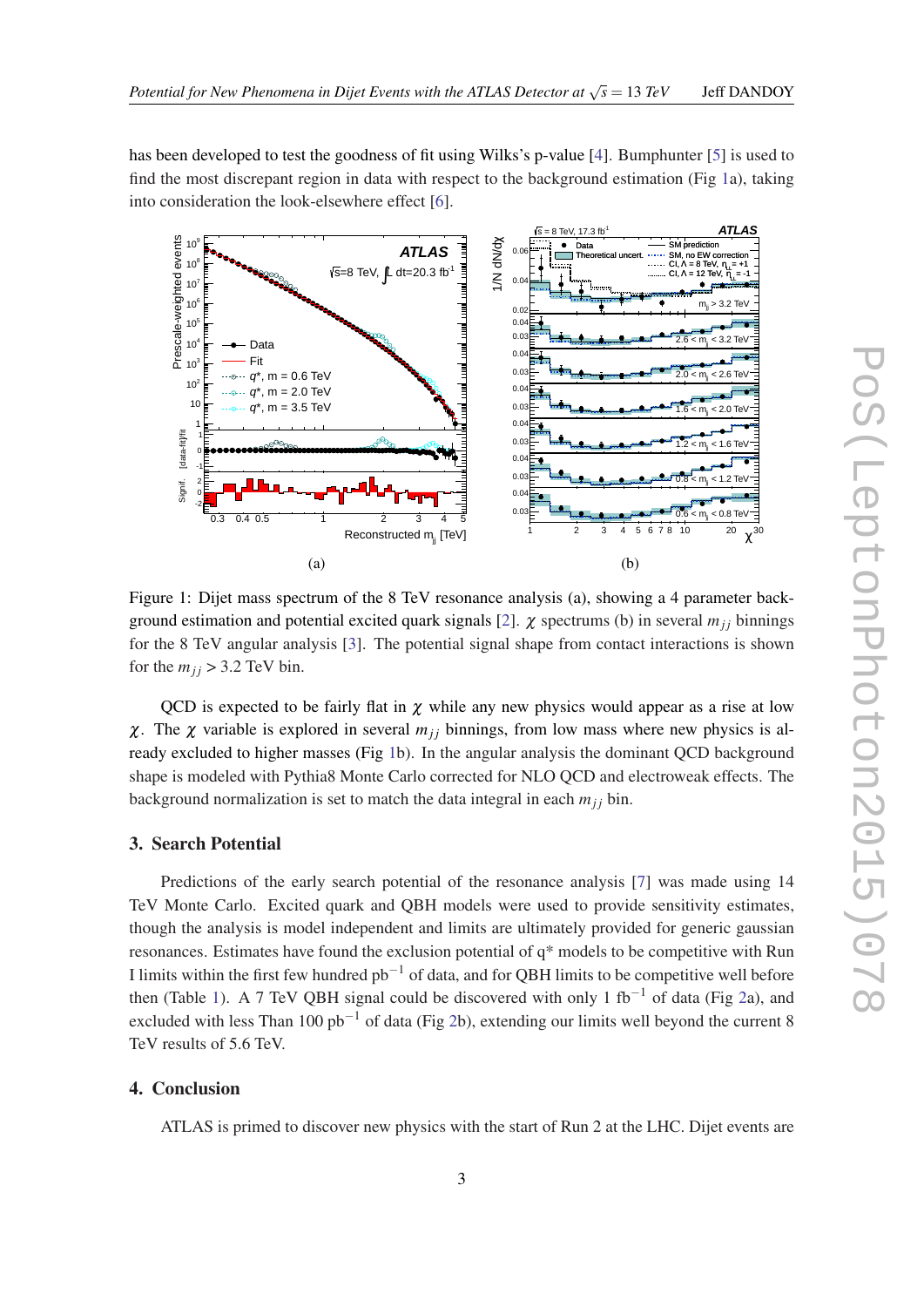<span id="page-3-0"></span>

| Integrated Luminosity $(fb^{-1})$ | $m_{q*}$ (TeV) | $m_{QBH}$ (TeV) |
|-----------------------------------|----------------|-----------------|
| 0.1                               | 4.0            | 8.2             |
|                                   | 5.0            | 8.9             |
|                                   | 5.9            | 9.2             |
| 25                                | 6.6            | 9.7             |
| 300                               | 7.4            | 10.0            |
| 3000                              | 8.0            | 10.1            |

Table 1: Expected limits on q\* and QBH models for various luminosities [\[7\]](#page-4-0).



Figure 2: Luminosity discovery potential (a) and limit exclusion potential (b) for several QBH masses [[7](#page-4-0)].

studied from several perspectives to provide both unique and complimentary searches and limits. Exciting results may come with the first few hundred  $pb^{-1}$ .

## **References**

- [1] ATLAS Collaboration, *The ATLAS Experiment at the CERN Large Hadron Collider*, JINST 3 (2008) S08003.
- [2] ATLAS Collaboration, *Search for new phenomena in the dijet mass distribution using p*− *p collision data at*  $\sqrt{s} = 8$  *TeV with the ATLAS detector*, Phys. Rev. D **91**, 052007 (2015) [arXiv:1407.1376].
- [3] ATLAS Collaboration, *Search for New Phenomena in Dijet Angular Distributions in Proton-Proton Collisions at*  $\sqrt{s} = 8$  *TeV Measured with the ATLAS Detector*, Phys. Rev. Lett. **114**, 221802 (2015) [arXiv:1504.00357].
- [4] S.S. Wilks, *The large-sample distribution of the likelihood ratio for testing composite hypotheses*, Annals Math. Statist. 9, 60 (1938).
- [5] G. Choudalakis, *On hypothesis testing, trials factor, hypertests and the BumpHunter*, [arXiv:1101.0390].
- [6] E. Gross, O. Vitells, *Trial factors or the look elsewhere effect in high energy physics*, Eur. Phys. J. C70, 525 (2010) [arXiv:1005.1891].